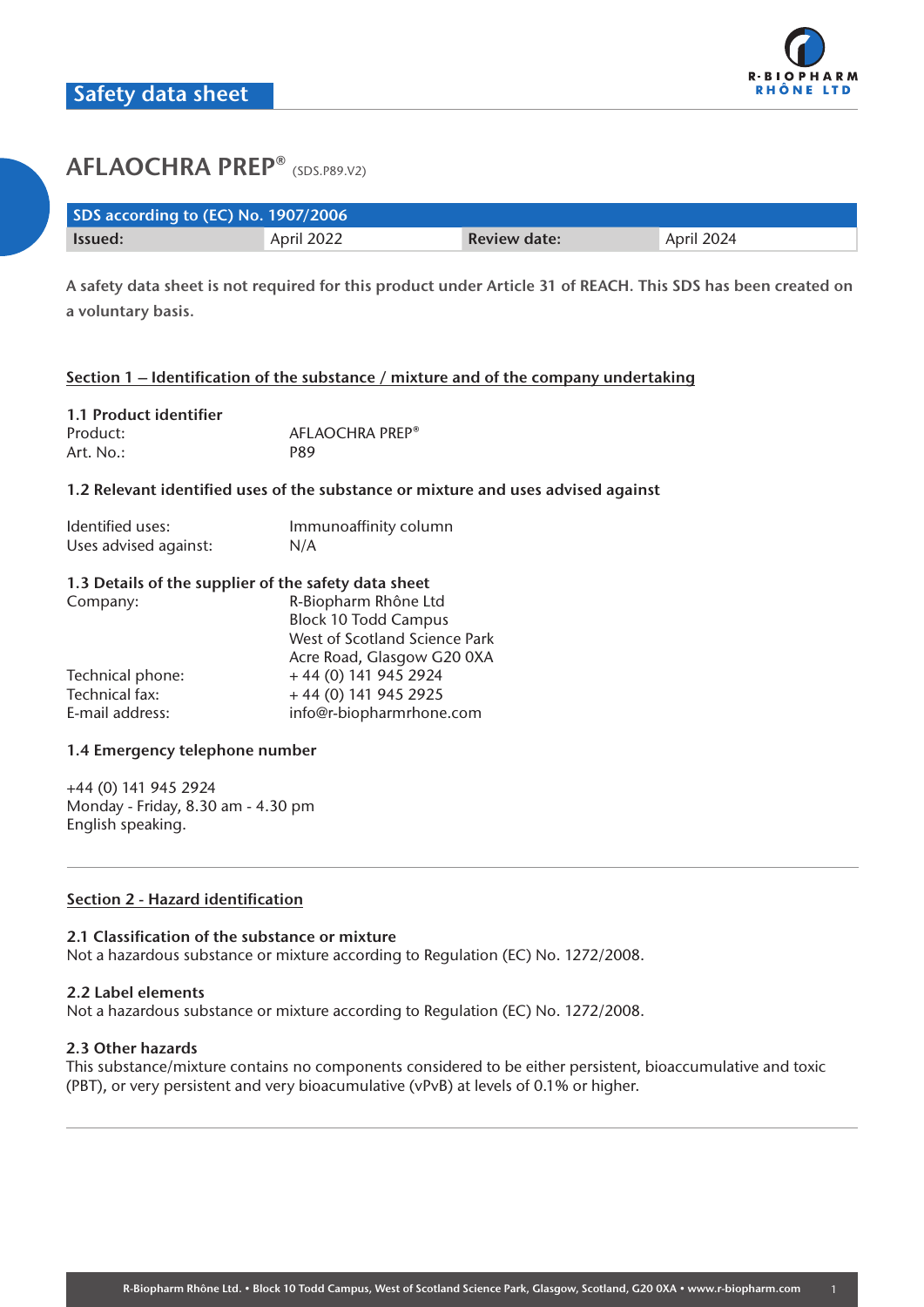

| SDS according to (EC) No. 1907/2006 |            |                     |            |  |
|-------------------------------------|------------|---------------------|------------|--|
| Issued:                             | April 2022 | <b>Review date:</b> | April 2024 |  |

## **Section 3 - Composition / information on ingredients**

#### **3.1 Substances**

Polypropylene columns containing a gel matrix coated with monoclonal antibodies specific to the toxins of interest in a phosphate buffered saline solution (containing 0.095 % Sodium Azide as a preservative). The gel matrix is held in the columns by polyethylene frits.

## **3.2 Mixtures**

Not applicable.

## **Section 4 - First aid measures**

### **4.1 Description of first aid measures**

| No special measures required.       |                                                                          |
|-------------------------------------|--------------------------------------------------------------------------|
| In case of skin contact (with PBS): | Wash off with soap and plenty of water.                                  |
| In case of eye contact:             | As a precaution, flush eyes with water.                                  |
| If ingested:                        | If concious and alert, wash out mouth with water. Never give anything by |
|                                     | mouth to an unconscious person. Consult a physician.                     |

#### **4.2 Most important symptoms and effects, both acute and delayed** No data available.

**4.3 Indication of any immediate medical attention and special treatment needed** No data available.

## **Section 5 - Fire fighting measures**

## **5.1 Extinguishing media**

CO<sub>2</sub>, powder or water spray.

**5.2 Special hazards arising from the substance or mixture** No data available.

## **5.3 Advice for firefighters**

No data available.

## **5.4 Further information**

No data available.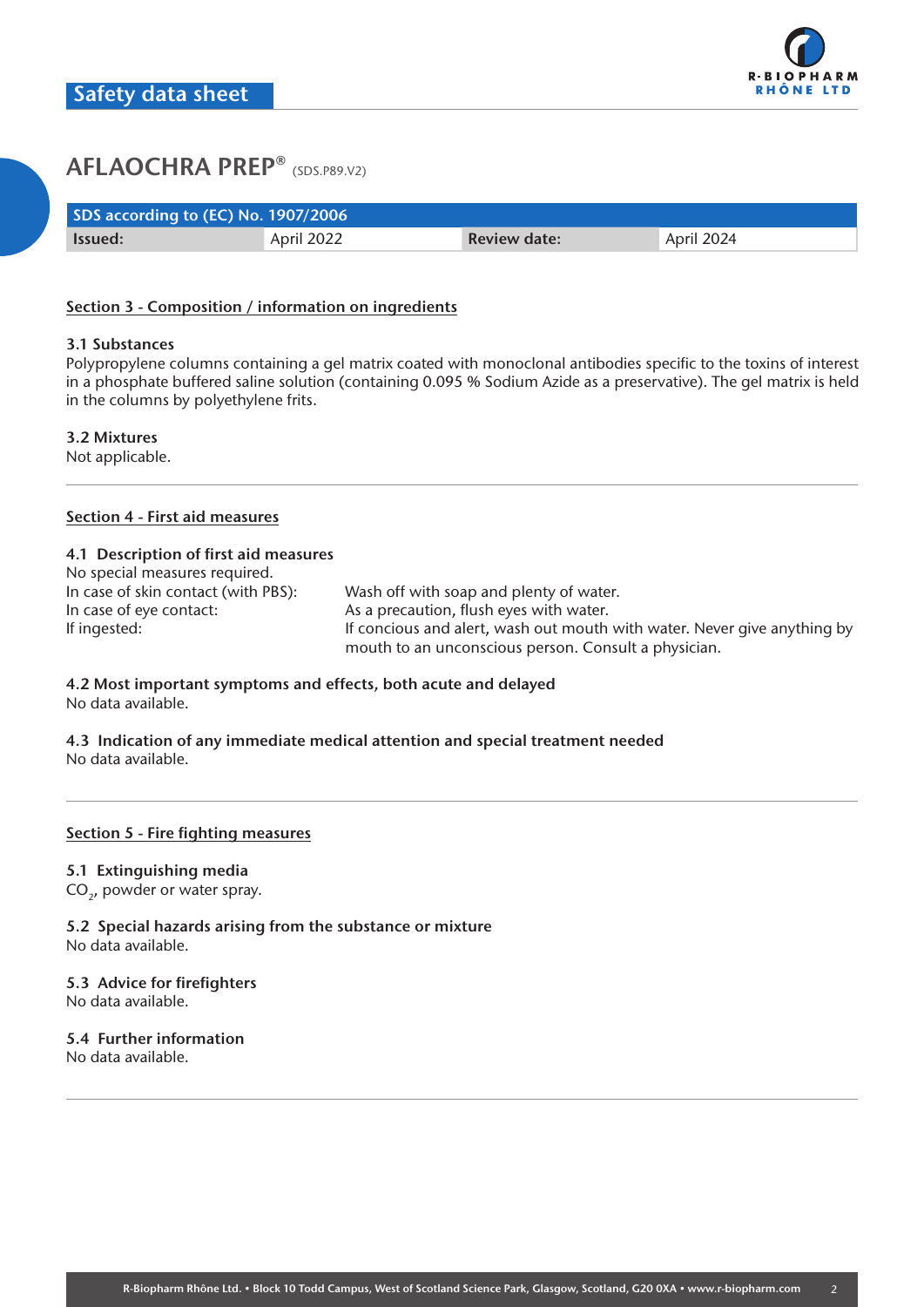

| SDS according to (EC) No. 1907/2006 |            |                     |            |  |
|-------------------------------------|------------|---------------------|------------|--|
| <b>Issued:</b>                      | April 2022 | <b>Review date:</b> | April 2024 |  |

### **Section 6 - Accidental release measures**

## **6.1 Personal precautions, protective equipment and emergency procedures**

Wear personal protective equipment, such as a lab coat, gloves and eye protection.

## **6.2 Environmental precautions**

No data available.

## **6.3 Methods and materials for contaminant and cleaning up**

Pick up and arrange disposal. Keep in suitable containers for disposal.

#### **6.4 Reference to other sections**

For disposal see section 13.

## **Section 7 - Handling and storage**

## **7.1 Precautions for safe handling**

Follow Instructions For Use supplied with the kit for precautions to be taken when handling mycotoxins and / or samples with the product.

#### **7.2 Storage**

Store immunoaffinity columns at 2 - 8 °C. Do not freeze.

#### **Section 8 - Exposure controls / personal protection**

## **8.1 Ingredients with limit values that require monitoring in the workplace**

This product does not contain any relevant quantities of materials with critical values that have to be monitored in the workplace.

#### **8.2 Exposure controls**

#### **Appropriate engineering controls**

Handle in accordance with good industrial hygiene and safety practice. Wash hands before breaks and at the end of the work day.

#### **Eye/face protection**

Face shield and safety glasses. Use equipment for eye protection tested and approved under appropriate government standards such as EN 166(EU).

## **Skin protection**

Handle with gloves. Gloves must be inspected prior to use. Use proper glove removal technique (without touching glove's outer surface) to avoid skin contact. Dispose of contaminated gloves after use in accordance with applicable laws and good laboratory practices.

Wash and dry hands. The selected protective gloves have to satisfy the specifications of EU Directive 89/686/EEC and the standard EN 374 derived from it.

#### **Body protection**

Wear lab coat.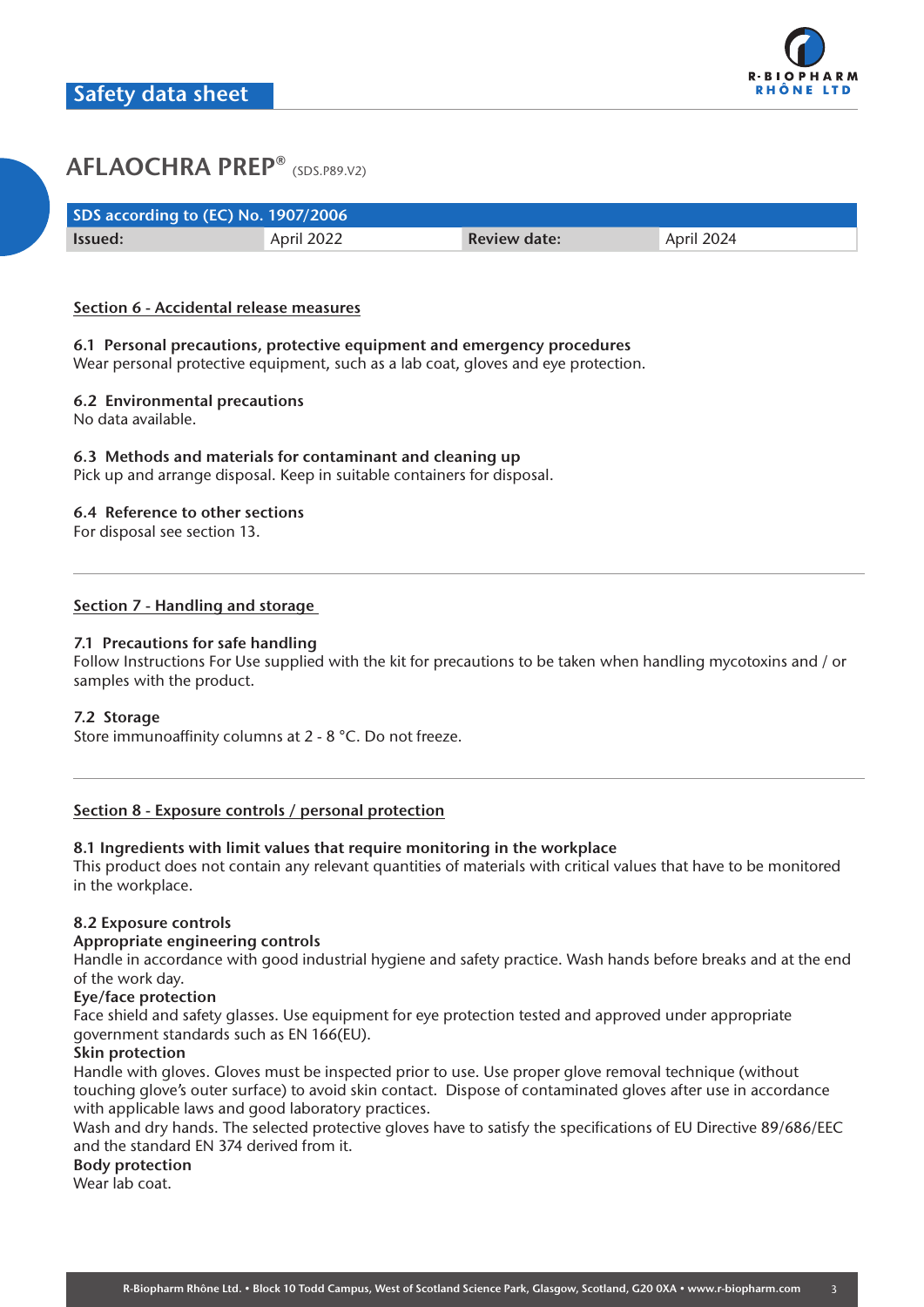

# **AFLAOCHRA PREP<sup>®</sup> (SDS.P89.V2)**

| SDS according to (EC) No. 1907/2006 |            |                     |            |  |
|-------------------------------------|------------|---------------------|------------|--|
| Issued:                             | April 2022 | <b>Review date:</b> | April 2024 |  |
|                                     |            |                     |            |  |

**Respiratory protection** No data available. **Control of environmental exposure** No data available.

## **Section 9 - Physical and chemical properties**

| a            | Appearance                              | Form: column containing gel and liquid.<br>Colour: translucent gel, colourless liquid. |
|--------------|-----------------------------------------|----------------------------------------------------------------------------------------|
| $\mathsf{b}$ | Odour                                   | <b>Odourless</b>                                                                       |
| $\mathsf{C}$ | Odour threshold                         | No data available                                                                      |
| d            | pH                                      | No data available                                                                      |
| e.           | Melting pt. / freezing pt.              | 7.4                                                                                    |
| $\mathsf{f}$ | Initial boiling point                   | No data available                                                                      |
| $\mathbf{g}$ | Flash point                             | No data available                                                                      |
| h            | Evapouration rate                       | No data available                                                                      |
| î.           | Flammability (solid, gas)               | No data available                                                                      |
|              | Upper / lower explosion limit           | No data available                                                                      |
| k.           | Vapour pressure                         | No data available                                                                      |
| T            | Vapour density                          | No data available                                                                      |
| m            | Relative density                        | No data available                                                                      |
| n            | Water solubility                        | No data available                                                                      |
| $\circ$      | Partition coefficient: noctanol / water | No data available                                                                      |
| p            | Auto-ignition temperature               | No data available                                                                      |
| $\mathsf{q}$ | Decomposition temperature               | No data available                                                                      |
| $\mathsf{r}$ | Viscosity                               | No data available                                                                      |
| S            | <b>Explosive properties</b>             | No data available                                                                      |
| t            | Oxidizing properties                    | No data available                                                                      |

**9.2 Other safety information** No data available.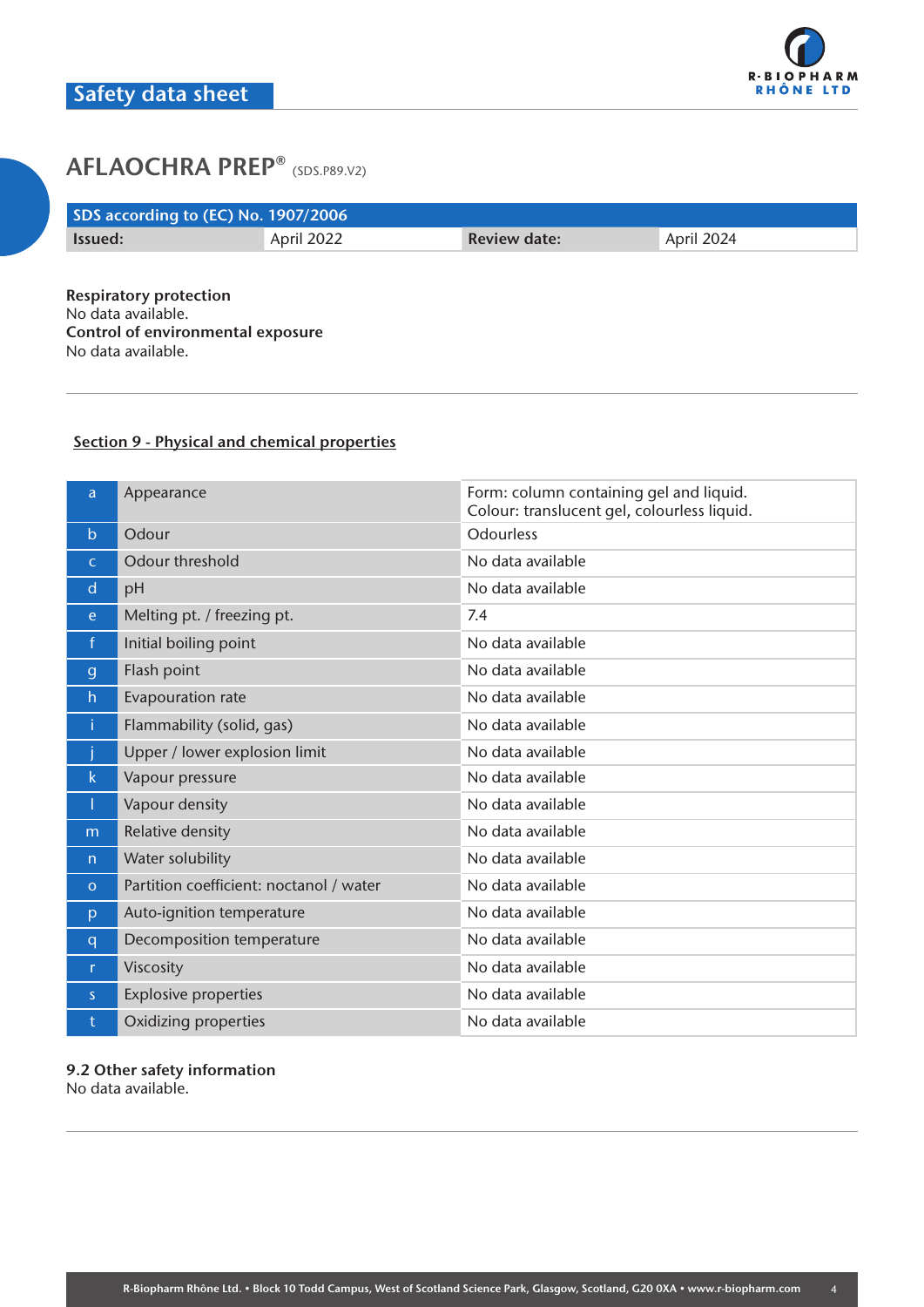

# **AFLAOCHRA PREP<sup>®</sup> (SDS.P89.V2)**

| SDS according to (EC) No. 1907/2006 |            |                     |            |  |
|-------------------------------------|------------|---------------------|------------|--|
| <b>Issued:</b>                      | April 2022 | <b>Review date:</b> | April 2024 |  |

## **Section 10 - Stability and reactivity**

**10.1 Reactivity** No data available.

#### **10.2. Chemical stability**

Stable under recommended storage conditions.

#### **10.3. Possibility of hazardous reactions** No data available.

#### **10.4. Conditions to avoid** No data available.

#### **10.5. Incompatible materials** No data available.

# **10.6. Hazardous decomposition products**

No data available.

## **Section 11 - Toxicological information**

| 1.1 information on toxicological effects                                                                                                                                       |                   |  |  |
|--------------------------------------------------------------------------------------------------------------------------------------------------------------------------------|-------------------|--|--|
| Acute toxicity                                                                                                                                                                 | No data available |  |  |
| Skin corrosion / irritation                                                                                                                                                    | No data available |  |  |
| Serious eye damage / eye irritation                                                                                                                                            | No data available |  |  |
| Respitory or skin sensitisation                                                                                                                                                | No data available |  |  |
| Germ cell mutagenicity                                                                                                                                                         | No data available |  |  |
| Carcinogenicity                                                                                                                                                                | No data available |  |  |
| Reproductive toxicity                                                                                                                                                          | No data available |  |  |
| Specific target organ toxicity - single exposure                                                                                                                               | No data available |  |  |
| Specific target organ toxicity - repeated exposure                                                                                                                             | No data available |  |  |
| Aspiration hazard                                                                                                                                                              | No data available |  |  |
| Product is not subject to classification according to the calculation method of the General EU Classification<br>Guidelines for Preparations, as issued at the latest version. |                   |  |  |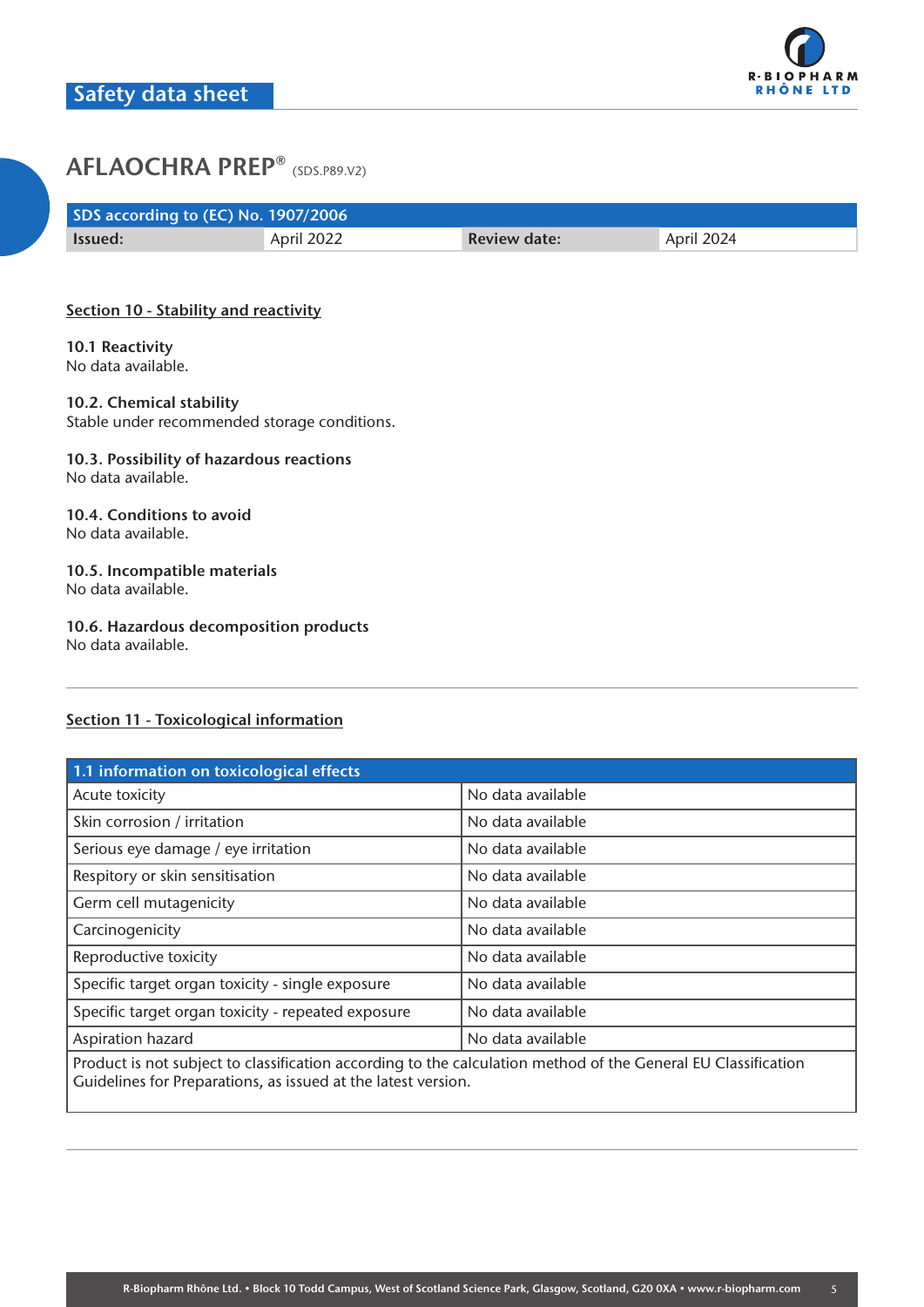

# **AFLAOCHRA PREP<sup>®</sup> (SDS.P89.V2)**

| SDS according to (EC) No. 1907/2006 |            |                     |            |  |
|-------------------------------------|------------|---------------------|------------|--|
| <b>Issued:</b>                      | April 2022 | <b>Review date:</b> | April 2024 |  |

## **Section 12 - Ecological Information**

**12.1 Toxicity** No data available.

**12.2 Persistence and degradability** No data available.

**12.3 Bioaccumulative potential** No data available.

**12.4 Mobility in soil** No data available.

#### **12.5 Results of PBT and vPvB assessment**

The substance/mixture contains no components considered to be either persistent, bioaccumulative and toxic (PBT), or very persistent and very bioaccumulative (vPvB) at levels of 0.1 % or higher.

**12.6 Other adverse effects**

No data available.

## **Section 13 - Disposal considerations**

#### **13.1 Waste treatment methods**

Product After use: treat as mycotoxin waste and treat accordingly (see IFU). Observe all local regulations for disposal.